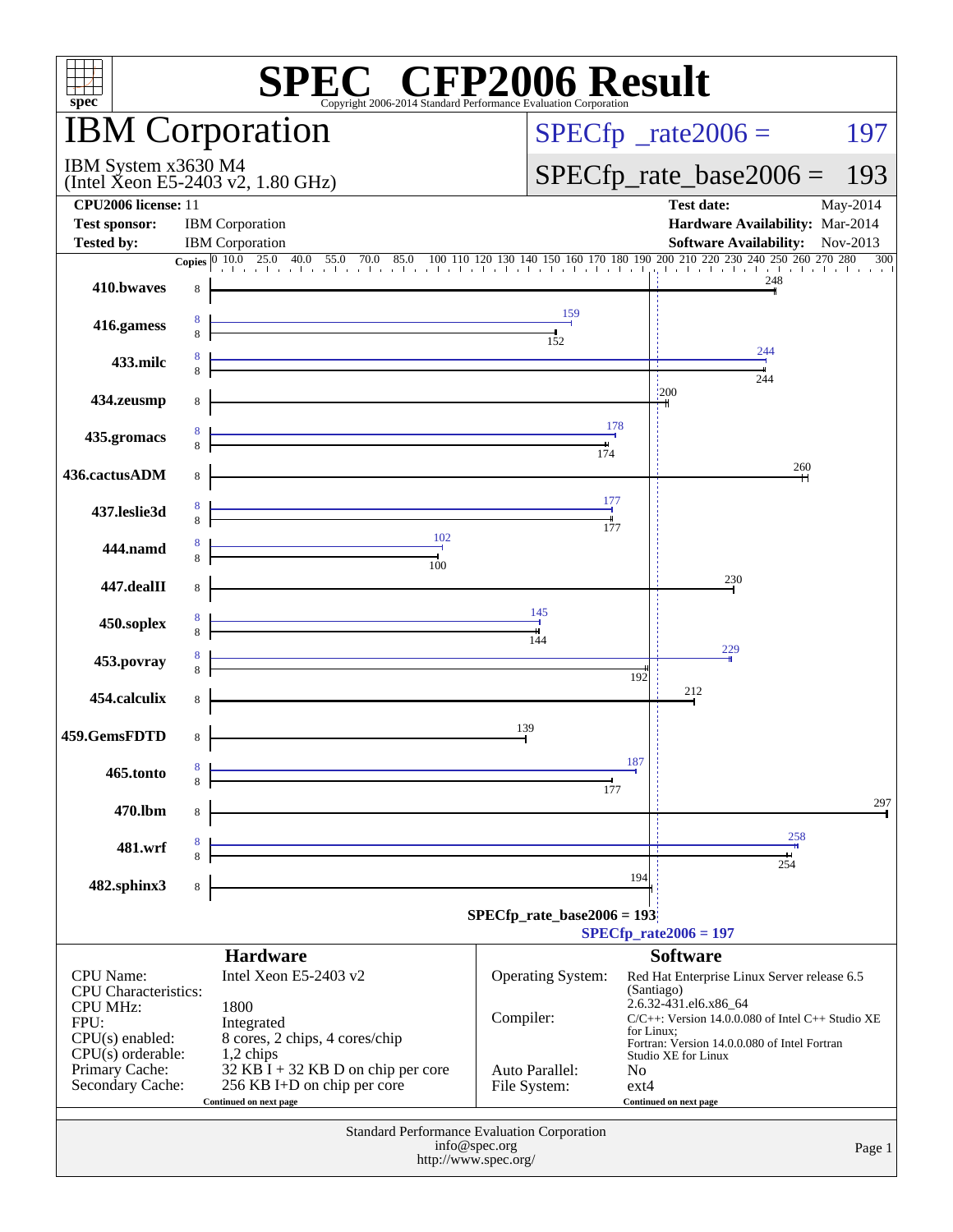

## **BM Corporation**

#### IBM System x3630 M4

(Intel Xeon E5-2403 v2, 1.80 GHz)

#### $SPECTp_rate2006 = 197$

#### [SPECfp\\_rate\\_base2006 =](http://www.spec.org/auto/cpu2006/Docs/result-fields.html#SPECfpratebase2006) 193

| CPU <sub>2006</sub> license: 11                                            |                                                                                                                                              |                                                                                    | <b>Test date:</b><br>May-2014                                    |
|----------------------------------------------------------------------------|----------------------------------------------------------------------------------------------------------------------------------------------|------------------------------------------------------------------------------------|------------------------------------------------------------------|
| <b>Test sponsor:</b>                                                       | <b>IBM</b> Corporation                                                                                                                       | Hardware Availability: Mar-2014                                                    |                                                                  |
| <b>Tested by:</b>                                                          | <b>IBM</b> Corporation                                                                                                                       |                                                                                    | <b>Software Availability:</b><br>Nov-2013                        |
| L3 Cache:<br>Other Cache:<br>Memory:<br>Disk Subsystem:<br>Other Hardware: | 10 MB I+D on chip per chip<br>None<br>192 GB (12 x 16 GB 2Rx4 PC3-12800R-11, ECC,<br>running at 1333 MHz)<br>1 x 2 TB SATA, 7200 RPM<br>None | <b>System State:</b><br><b>Base Pointers:</b><br>Peak Pointers:<br>Other Software: | Run level 3 (multi-user)<br>$32/64$ -bit<br>$32/64$ -bit<br>None |

| <b>Results Table</b> |               |                |       |                |       |                |       |               |                |              |                |              |                |              |  |
|----------------------|---------------|----------------|-------|----------------|-------|----------------|-------|---------------|----------------|--------------|----------------|--------------|----------------|--------------|--|
|                      | <b>Base</b>   |                |       |                |       |                |       |               | <b>Peak</b>    |              |                |              |                |              |  |
| <b>Benchmark</b>     | <b>Copies</b> | <b>Seconds</b> | Ratio | <b>Seconds</b> | Ratio | <b>Seconds</b> | Ratio | <b>Copies</b> | <b>Seconds</b> | <b>Ratio</b> | <b>Seconds</b> | <b>Ratio</b> | <b>Seconds</b> | <b>Ratio</b> |  |
| 410.bwayes           | 8             | 439            | 248   | 439            | 248   | 437            | 249   | 8             | 439            | 248          | 439            | 248          | 437            | 249          |  |
| 416.gamess           | 8             | 1033           | 152   | 1032           | 152   | 1030           | 152   | 8             | 988            | 158          | 988            | 159          | 988            | <u>159</u>   |  |
| $433$ .milc          | 8             | 302            | 243   | 301            | 244   | 301            | 244   | 8             | 301            | 244          | 301            | 244          | <b>301</b>     | 244          |  |
| $434$ . zeusmp       | 8             | 362            | 201   | 363            | 200   | 364            | 200   | 8             | 362            | 201          | <u>363</u>     | 200          | 364            | 200          |  |
| 435.gromacs          | 8             | 328            | 174   | 329            | 173   | 327            | 175   | 8             | 320            | 178          | <u>321</u>     | 178          | 321            | 178          |  |
| 436.cactusADM        | 8             | 367            | 260   | 368            | 260   | 364            | 263   | 8             | 367            | 260          | 368            | 260          | 364            | 263          |  |
| 437.leslie3d         | 8             | 425            | 177   | 426            | 177   | 427            | 176   | 8             | 426            | 176          | 426            | 177          | 426            | <b>177</b>   |  |
| 444.namd             | 8             | 642            | 100   | 641            | 100   | 642            | 99.9  | 8             | 630            | 102          | 629            | 102          | 629            | 102          |  |
| $447$ .dealII        | 8             | 398            | 230   | 398            | 230   | 398            | 230   | 8             | 398            | 230          | 398            | 230          | 398            | 230          |  |
| $450$ .soplex        | 8             | 461            | 145   | 466            | 143   | 463            | 144   | 8             | 462            | 144          | 461            | 145          | <b>461</b>     | <b>145</b>   |  |
| 453.povray           | 8             | 221            | 192   | 222            | 191   | 221            | 192   | 8             | 186            | 229          | 186            | 229          | 187            | 228          |  |
| 454.calculix         | 8             | 311            | 212   | 311            | 212   | 310            | 213   | 8             | 311            | 212          | <u>311</u>     | 212          | 310            | 213          |  |
| 459.GemsFDTD         | 8             | 613            | 139   | 613            | 138   | 612            | 139   | 8             | 613            | 139          | 613            | 138          | 612            | 139          |  |
| 465.tonto            | 8             | 445            | 177   | 447            | 176   | 445            | 177   | 8             | 421            | 187          | 421            | 187          | 421            | <u>187</u>   |  |
| 470.1bm              | 8             | 370            | 297   | 369            | 298   | 370            | 297   | 8             | 370            | 297          | 369            | 298          | 370            | 297          |  |
| 481.wrf              | 8             | 353            | 253   | 352            | 254   | 350            | 255   | 8             | 346            | 258          | 348            | 257          | 346            | 258          |  |
| $482$ .sphinx $3$    | 8             | 804            | 194   | 803            | 194   | 804            | 194   | 8             | 804            | 194          | 803            | 194          | 804            | 194          |  |

Results appear in the [order in which they were run.](http://www.spec.org/auto/cpu2006/Docs/result-fields.html#RunOrder) Bold underlined text [indicates a median measurement.](http://www.spec.org/auto/cpu2006/Docs/result-fields.html#Median)

#### **[Submit Notes](http://www.spec.org/auto/cpu2006/Docs/result-fields.html#SubmitNotes)**

 The numactl mechanism was used to bind copies to processors. The config file option 'submit' was used to generate numactl commands to bind each copy to a specific processor. For details, please see the config file.

#### **[Operating System Notes](http://www.spec.org/auto/cpu2006/Docs/result-fields.html#OperatingSystemNotes)**

 Stack size set to unlimited using "ulimit -s unlimited" Zone reclaim mode enabled with: echo 1 > /proc/sys/vm/zone\_reclaim\_mode Intel Idle Driver disabled with the following Linux kernel parameter in /etc/grub.conf: intel\_idle.max\_cstate=0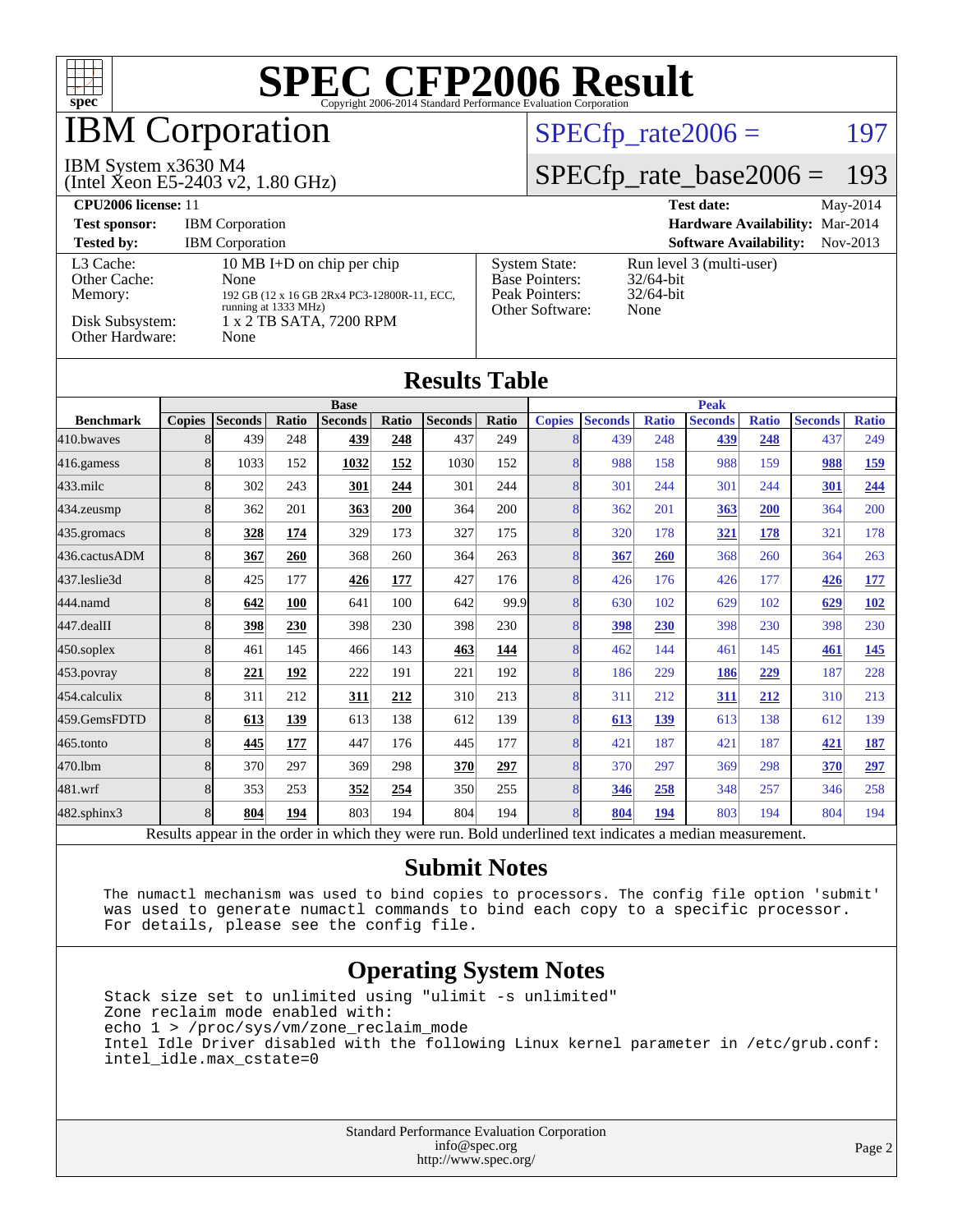

IBM Corporation

 $SPECTp\_rate2006 = 197$ 

(Intel Xeon E5-2403 v2, 1.80 GHz) IBM System x3630 M4

[SPECfp\\_rate\\_base2006 =](http://www.spec.org/auto/cpu2006/Docs/result-fields.html#SPECfpratebase2006) 193

**[CPU2006 license:](http://www.spec.org/auto/cpu2006/Docs/result-fields.html#CPU2006license)** 11 **[Test date:](http://www.spec.org/auto/cpu2006/Docs/result-fields.html#Testdate)** May-2014 **[Test sponsor:](http://www.spec.org/auto/cpu2006/Docs/result-fields.html#Testsponsor)** IBM Corporation **[Hardware Availability:](http://www.spec.org/auto/cpu2006/Docs/result-fields.html#HardwareAvailability)** Mar-2014 **[Tested by:](http://www.spec.org/auto/cpu2006/Docs/result-fields.html#Testedby)** IBM Corporation **[Software Availability:](http://www.spec.org/auto/cpu2006/Docs/result-fields.html#SoftwareAvailability)** Nov-2013

#### **[Platform Notes](http://www.spec.org/auto/cpu2006/Docs/result-fields.html#PlatformNotes)**

 BIOS setting: Operating Mode set to Maximum Performance Sysinfo program /home/SPECcpu-20140116-ic14.0/config/sysinfo.rev6818 \$Rev: 6818 \$ \$Date:: 2012-07-17 #\$ e86d102572650a6e4d596a3cee98f191 running on x3630M4 Sat May 31 14:22:15 2014 This section contains SUT (System Under Test) info as seen by some common utilities. To remove or add to this section, see: <http://www.spec.org/cpu2006/Docs/config.html#sysinfo> From /proc/cpuinfo model name : Intel $(R)$  Xeon $(R)$  CPU E5-2403 v2 @ 1.80GHz 2 "physical id"s (chips) 8 "processors" cores, siblings (Caution: counting these is hw and system dependent. The following excerpts from /proc/cpuinfo might not be reliable. Use with caution.) cpu cores : 4 siblings : 4 physical 0: cores 0 1 2 3 physical 1: cores 0 1 2 3 cache size : 10240 KB From /proc/meminfo MemTotal: 198464900 kB HugePages\_Total: 0 Hugepagesize: 2048 kB /usr/bin/lsb\_release -d Red Hat Enterprise Linux Server release 6.5 (Santiago) From /etc/\*release\* /etc/\*version\* redhat-release: Red Hat Enterprise Linux Server release 6.5 (Santiago) system-release: Red Hat Enterprise Linux Server release 6.5 (Santiago) system-release-cpe: cpe:/o:redhat:enterprise\_linux:6server:ga:server uname -a: Linux x3630M4 2.6.32-431.el6.x86\_64 #1 SMP Sun Nov 10 22:19:54 EST 2013 x86\_64 x86\_64 x86\_64 GNU/Linux run-level 3 May 29 12:04 SPEC is set to: /home/SPECcpu-20140116-ic14.0 Type Size Used Avail Use% Mounted on /dev/mapper/vg\_x3630m4-lv\_home ext4 1.8T 11G 1.7T 1% /home Additional information from dmidecode: BIOS IBM -[BEE135VUS-1.60]- 01/14/2014 Memory: 12x Samsung M393B2G70QH0-YK0 16 GB 1333 MHz 2 rank (End of data from sysinfo program)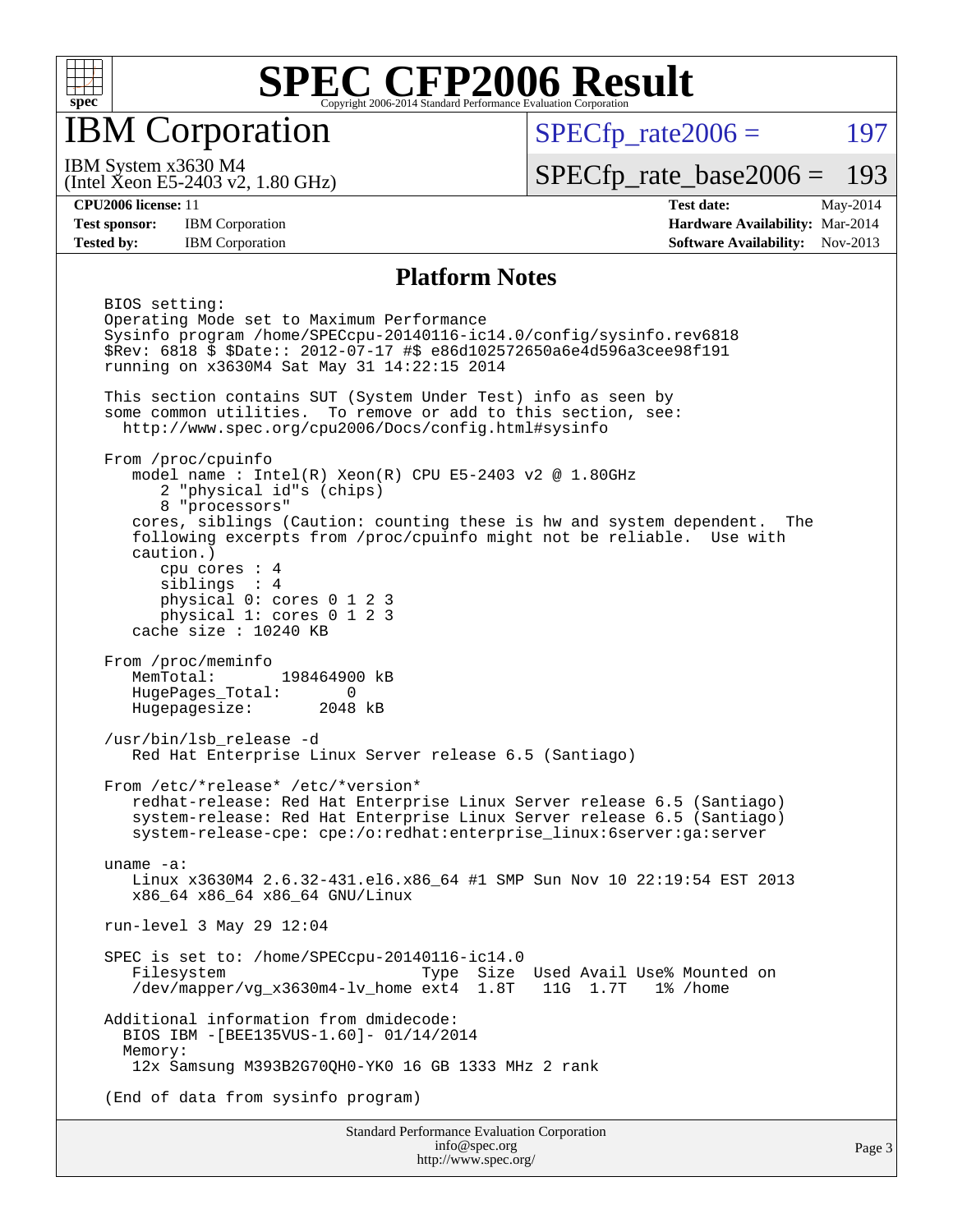

## IBM Corporation

 $SPECTp\_rate2006 = 197$ 

IBM System x3630 M4

[SPECfp\\_rate\\_base2006 =](http://www.spec.org/auto/cpu2006/Docs/result-fields.html#SPECfpratebase2006) 193

(Intel Xeon E5-2403 v2, 1.80 GHz)

**[Test sponsor:](http://www.spec.org/auto/cpu2006/Docs/result-fields.html#Testsponsor)** IBM Corporation **[Hardware Availability:](http://www.spec.org/auto/cpu2006/Docs/result-fields.html#HardwareAvailability)** Mar-2014

**[CPU2006 license:](http://www.spec.org/auto/cpu2006/Docs/result-fields.html#CPU2006license)** 11 **[Test date:](http://www.spec.org/auto/cpu2006/Docs/result-fields.html#Testdate)** May-2014 **[Tested by:](http://www.spec.org/auto/cpu2006/Docs/result-fields.html#Testedby)** IBM Corporation **[Software Availability:](http://www.spec.org/auto/cpu2006/Docs/result-fields.html#SoftwareAvailability)** Nov-2013

#### **[General Notes](http://www.spec.org/auto/cpu2006/Docs/result-fields.html#GeneralNotes)**

Environment variables set by runspec before the start of the run: LD\_LIBRARY\_PATH = "/home/SPECcpu-20140116-ic14.0/libs/32:/home/SPECcpu-20140116-ic14.0/libs/64:/home/SPECcpu-20140116-ic14.0/sh"

 Binaries compiled on a system with 1x Core i7-860 CPU + 8GB memory using RedHat EL 6.4 Transparent Huge Pages enabled with: echo always > /sys/kernel/mm/redhat\_transparent\_hugepage/enabled Filesystem page cache cleared with: echo 1> /proc/sys/vm/drop\_caches runspec command invoked through numactl i.e.: numactl --interleave=all runspec <etc>

#### **[Base Compiler Invocation](http://www.spec.org/auto/cpu2006/Docs/result-fields.html#BaseCompilerInvocation)**

[C benchmarks](http://www.spec.org/auto/cpu2006/Docs/result-fields.html#Cbenchmarks):  $\text{icc}$   $-\text{m64}$ 

[C++ benchmarks:](http://www.spec.org/auto/cpu2006/Docs/result-fields.html#CXXbenchmarks) [icpc -m64](http://www.spec.org/cpu2006/results/res2014q3/cpu2006-20140604-29811.flags.html#user_CXXbase_intel_icpc_64bit_bedb90c1146cab66620883ef4f41a67e)

[Fortran benchmarks](http://www.spec.org/auto/cpu2006/Docs/result-fields.html#Fortranbenchmarks): [ifort -m64](http://www.spec.org/cpu2006/results/res2014q3/cpu2006-20140604-29811.flags.html#user_FCbase_intel_ifort_64bit_ee9d0fb25645d0210d97eb0527dcc06e)

[Benchmarks using both Fortran and C](http://www.spec.org/auto/cpu2006/Docs/result-fields.html#BenchmarksusingbothFortranandC): [icc -m64](http://www.spec.org/cpu2006/results/res2014q3/cpu2006-20140604-29811.flags.html#user_CC_FCbase_intel_icc_64bit_0b7121f5ab7cfabee23d88897260401c) [ifort -m64](http://www.spec.org/cpu2006/results/res2014q3/cpu2006-20140604-29811.flags.html#user_CC_FCbase_intel_ifort_64bit_ee9d0fb25645d0210d97eb0527dcc06e)

## **[Base Portability Flags](http://www.spec.org/auto/cpu2006/Docs/result-fields.html#BasePortabilityFlags)**

| 410.bwaves: -DSPEC CPU LP64                 |                                                                |
|---------------------------------------------|----------------------------------------------------------------|
| 416.gamess: -DSPEC_CPU_LP64                 |                                                                |
| 433.milc: -DSPEC CPU LP64                   |                                                                |
| 434.zeusmp: - DSPEC_CPU_LP64                |                                                                |
| 435.gromacs: -DSPEC_CPU_LP64 -nofor_main    |                                                                |
| 436.cactusADM: -DSPEC CPU LP64 -nofor main  |                                                                |
| 437.leslie3d: -DSPEC CPU LP64               |                                                                |
| 444.namd: -DSPEC CPU LP64                   |                                                                |
| 447.dealII: -DSPEC CPU LP64                 |                                                                |
| 450.soplex: -DSPEC_CPU_LP64                 |                                                                |
| 453.povray: -DSPEC_CPU_LP64                 |                                                                |
| 454.calculix: - DSPEC CPU LP64 - nofor main |                                                                |
| 459.GemsFDTD: -DSPEC CPU LP64               |                                                                |
| 465.tonto: -DSPEC CPU LP64                  |                                                                |
| 470.1bm: - DSPEC CPU LP64                   |                                                                |
|                                             | 481.wrf: -DSPEC CPU_LP64 -DSPEC_CPU_CASE_FLAG -DSPEC_CPU_LINUX |
| 482.sphinx3: -DSPEC CPU LP64                |                                                                |
|                                             |                                                                |

| <b>Standard Performance Evaluation Corporation</b> |
|----------------------------------------------------|
| info@spec.org                                      |
| http://www.spec.org/                               |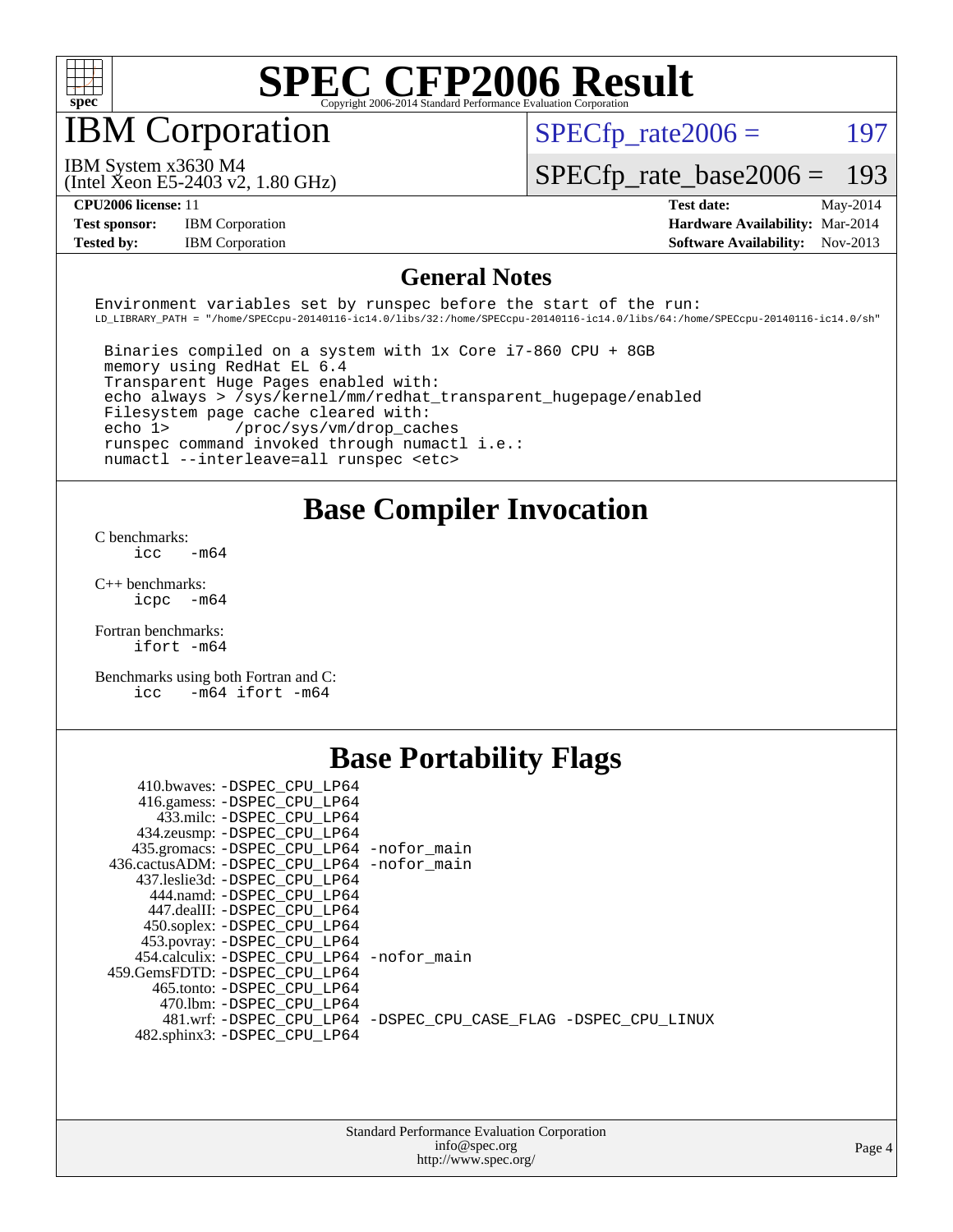

IBM Corporation

(Intel Xeon E5-2403 v2, 1.80 GHz)

 $SPECTp\_rate2006 = 197$ 

IBM System x3630 M4

[SPECfp\\_rate\\_base2006 =](http://www.spec.org/auto/cpu2006/Docs/result-fields.html#SPECfpratebase2006) 193

**[Test sponsor:](http://www.spec.org/auto/cpu2006/Docs/result-fields.html#Testsponsor)** IBM Corporation **[Hardware Availability:](http://www.spec.org/auto/cpu2006/Docs/result-fields.html#HardwareAvailability)** Mar-2014

**[CPU2006 license:](http://www.spec.org/auto/cpu2006/Docs/result-fields.html#CPU2006license)** 11 **[Test date:](http://www.spec.org/auto/cpu2006/Docs/result-fields.html#Testdate)** May-2014 **[Tested by:](http://www.spec.org/auto/cpu2006/Docs/result-fields.html#Testedby)** IBM Corporation **[Software Availability:](http://www.spec.org/auto/cpu2006/Docs/result-fields.html#SoftwareAvailability)** Nov-2013

## **[Base Optimization Flags](http://www.spec.org/auto/cpu2006/Docs/result-fields.html#BaseOptimizationFlags)**

[C benchmarks](http://www.spec.org/auto/cpu2006/Docs/result-fields.html#Cbenchmarks):

[-xAVX](http://www.spec.org/cpu2006/results/res2014q3/cpu2006-20140604-29811.flags.html#user_CCbase_f-xAVX) [-ipo](http://www.spec.org/cpu2006/results/res2014q3/cpu2006-20140604-29811.flags.html#user_CCbase_f-ipo) [-O3](http://www.spec.org/cpu2006/results/res2014q3/cpu2006-20140604-29811.flags.html#user_CCbase_f-O3) [-no-prec-div](http://www.spec.org/cpu2006/results/res2014q3/cpu2006-20140604-29811.flags.html#user_CCbase_f-no-prec-div) [-opt-prefetch](http://www.spec.org/cpu2006/results/res2014q3/cpu2006-20140604-29811.flags.html#user_CCbase_f-opt-prefetch) [-auto-p32](http://www.spec.org/cpu2006/results/res2014q3/cpu2006-20140604-29811.flags.html#user_CCbase_f-auto-p32) [-ansi-alias](http://www.spec.org/cpu2006/results/res2014q3/cpu2006-20140604-29811.flags.html#user_CCbase_f-ansi-alias) [-opt-mem-layout-trans=3](http://www.spec.org/cpu2006/results/res2014q3/cpu2006-20140604-29811.flags.html#user_CCbase_f-opt-mem-layout-trans_a7b82ad4bd7abf52556d4961a2ae94d5)

[C++ benchmarks:](http://www.spec.org/auto/cpu2006/Docs/result-fields.html#CXXbenchmarks)

[-xAVX](http://www.spec.org/cpu2006/results/res2014q3/cpu2006-20140604-29811.flags.html#user_CXXbase_f-xAVX) [-ipo](http://www.spec.org/cpu2006/results/res2014q3/cpu2006-20140604-29811.flags.html#user_CXXbase_f-ipo) [-O3](http://www.spec.org/cpu2006/results/res2014q3/cpu2006-20140604-29811.flags.html#user_CXXbase_f-O3) [-no-prec-div](http://www.spec.org/cpu2006/results/res2014q3/cpu2006-20140604-29811.flags.html#user_CXXbase_f-no-prec-div) [-opt-prefetch](http://www.spec.org/cpu2006/results/res2014q3/cpu2006-20140604-29811.flags.html#user_CXXbase_f-opt-prefetch) [-auto-p32](http://www.spec.org/cpu2006/results/res2014q3/cpu2006-20140604-29811.flags.html#user_CXXbase_f-auto-p32) [-ansi-alias](http://www.spec.org/cpu2006/results/res2014q3/cpu2006-20140604-29811.flags.html#user_CXXbase_f-ansi-alias) [-opt-mem-layout-trans=3](http://www.spec.org/cpu2006/results/res2014q3/cpu2006-20140604-29811.flags.html#user_CXXbase_f-opt-mem-layout-trans_a7b82ad4bd7abf52556d4961a2ae94d5)

[Fortran benchmarks](http://www.spec.org/auto/cpu2006/Docs/result-fields.html#Fortranbenchmarks): [-xAVX](http://www.spec.org/cpu2006/results/res2014q3/cpu2006-20140604-29811.flags.html#user_FCbase_f-xAVX) [-ipo](http://www.spec.org/cpu2006/results/res2014q3/cpu2006-20140604-29811.flags.html#user_FCbase_f-ipo) [-O3](http://www.spec.org/cpu2006/results/res2014q3/cpu2006-20140604-29811.flags.html#user_FCbase_f-O3) [-no-prec-div](http://www.spec.org/cpu2006/results/res2014q3/cpu2006-20140604-29811.flags.html#user_FCbase_f-no-prec-div) [-opt-prefetch](http://www.spec.org/cpu2006/results/res2014q3/cpu2006-20140604-29811.flags.html#user_FCbase_f-opt-prefetch)

[Benchmarks using both Fortran and C](http://www.spec.org/auto/cpu2006/Docs/result-fields.html#BenchmarksusingbothFortranandC):

[-xAVX](http://www.spec.org/cpu2006/results/res2014q3/cpu2006-20140604-29811.flags.html#user_CC_FCbase_f-xAVX) [-ipo](http://www.spec.org/cpu2006/results/res2014q3/cpu2006-20140604-29811.flags.html#user_CC_FCbase_f-ipo) [-O3](http://www.spec.org/cpu2006/results/res2014q3/cpu2006-20140604-29811.flags.html#user_CC_FCbase_f-O3) [-no-prec-div](http://www.spec.org/cpu2006/results/res2014q3/cpu2006-20140604-29811.flags.html#user_CC_FCbase_f-no-prec-div) [-opt-prefetch](http://www.spec.org/cpu2006/results/res2014q3/cpu2006-20140604-29811.flags.html#user_CC_FCbase_f-opt-prefetch) [-auto-p32](http://www.spec.org/cpu2006/results/res2014q3/cpu2006-20140604-29811.flags.html#user_CC_FCbase_f-auto-p32) [-ansi-alias](http://www.spec.org/cpu2006/results/res2014q3/cpu2006-20140604-29811.flags.html#user_CC_FCbase_f-ansi-alias) [-opt-mem-layout-trans=3](http://www.spec.org/cpu2006/results/res2014q3/cpu2006-20140604-29811.flags.html#user_CC_FCbase_f-opt-mem-layout-trans_a7b82ad4bd7abf52556d4961a2ae94d5)

#### **[Peak Compiler Invocation](http://www.spec.org/auto/cpu2006/Docs/result-fields.html#PeakCompilerInvocation)**

[C benchmarks](http://www.spec.org/auto/cpu2006/Docs/result-fields.html#Cbenchmarks):  $icc$   $-m64$ 

[C++ benchmarks \(except as noted below\):](http://www.spec.org/auto/cpu2006/Docs/result-fields.html#CXXbenchmarksexceptasnotedbelow) [icpc -m64](http://www.spec.org/cpu2006/results/res2014q3/cpu2006-20140604-29811.flags.html#user_CXXpeak_intel_icpc_64bit_bedb90c1146cab66620883ef4f41a67e)

450.soplex: [icpc -m32](http://www.spec.org/cpu2006/results/res2014q3/cpu2006-20140604-29811.flags.html#user_peakCXXLD450_soplex_intel_icpc_4e5a5ef1a53fd332b3c49e69c3330699)

[Fortran benchmarks](http://www.spec.org/auto/cpu2006/Docs/result-fields.html#Fortranbenchmarks): [ifort -m64](http://www.spec.org/cpu2006/results/res2014q3/cpu2006-20140604-29811.flags.html#user_FCpeak_intel_ifort_64bit_ee9d0fb25645d0210d97eb0527dcc06e)

[Benchmarks using both Fortran and C](http://www.spec.org/auto/cpu2006/Docs/result-fields.html#BenchmarksusingbothFortranandC):<br>icc -m64 ifort -m64  $-m64$  ifort  $-m64$ 

#### **[Peak Portability Flags](http://www.spec.org/auto/cpu2006/Docs/result-fields.html#PeakPortabilityFlags)**

| 410.bwaves: - DSPEC_CPU_LP64                 |  |
|----------------------------------------------|--|
| 416.gamess: -DSPEC_CPU_LP64                  |  |
| 433.milc: - DSPEC_CPU LP64                   |  |
| 434.zeusmp: -DSPEC_CPU_LP64                  |  |
| 435.gromacs: -DSPEC_CPU_LP64 -nofor_main     |  |
| 436.cactusADM: - DSPEC CPU LP64 - nofor main |  |
| 437.leslie3d: -DSPEC CPU LP64                |  |
| 444.namd: - DSPEC CPU LP64                   |  |
| 447.dealII: -DSPEC CPU LP64                  |  |
| 453.povray: -DSPEC_CPU_LP64                  |  |
| 454.calculix: - DSPEC CPU LP64 - nofor main  |  |
| 459.GemsFDTD: - DSPEC_CPU_LP64               |  |

Continued on next page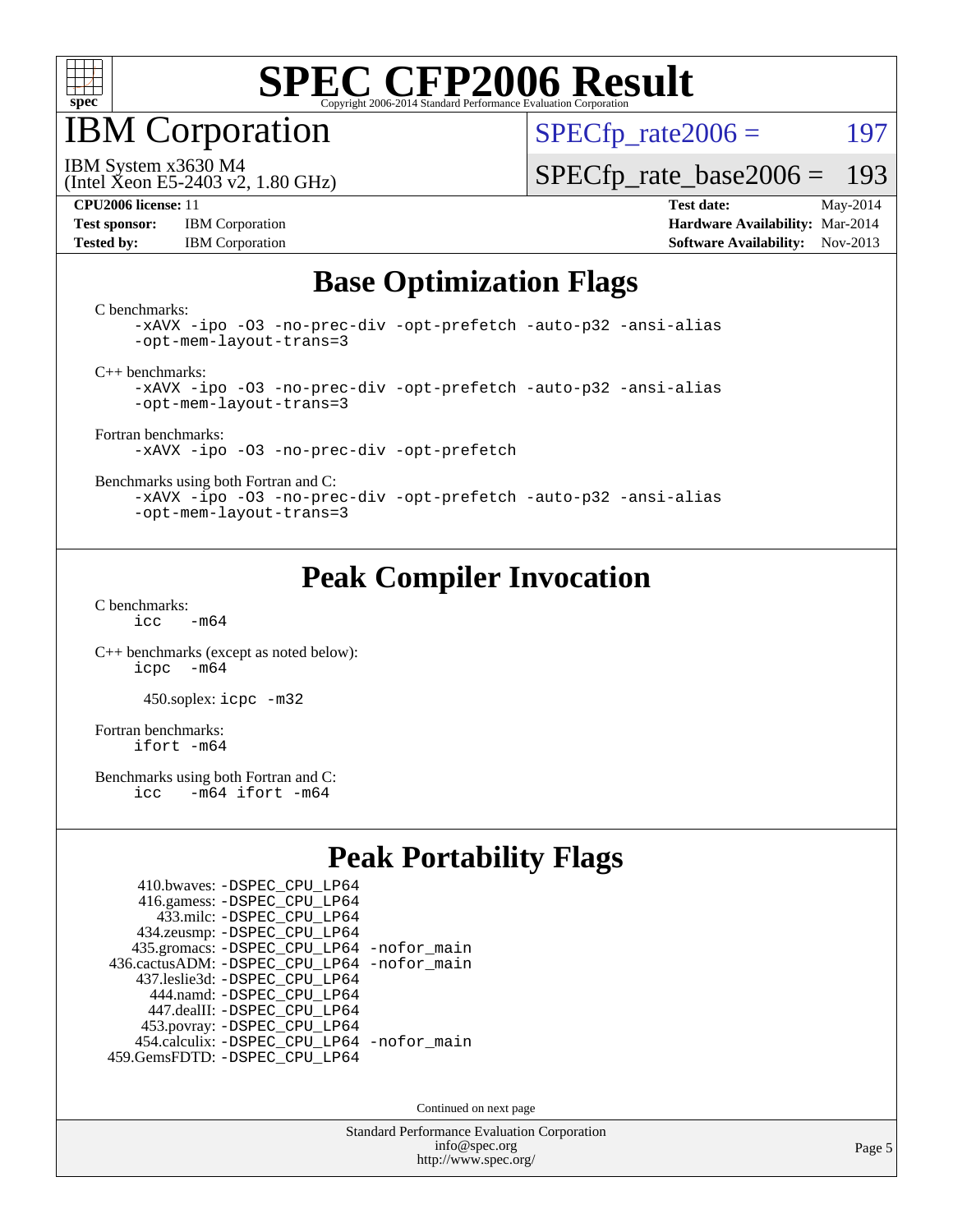

**BM** Corporation

 $SPECTp\_rate2006 = 197$ 

(Intel Xeon E5-2403 v2, 1.80 GHz) IBM System x3630 M4

[SPECfp\\_rate\\_base2006 =](http://www.spec.org/auto/cpu2006/Docs/result-fields.html#SPECfpratebase2006) 193

**[CPU2006 license:](http://www.spec.org/auto/cpu2006/Docs/result-fields.html#CPU2006license)** 11 **[Test date:](http://www.spec.org/auto/cpu2006/Docs/result-fields.html#Testdate)** May-2014 **[Test sponsor:](http://www.spec.org/auto/cpu2006/Docs/result-fields.html#Testsponsor)** IBM Corporation **[Hardware Availability:](http://www.spec.org/auto/cpu2006/Docs/result-fields.html#HardwareAvailability)** Mar-2014 **[Tested by:](http://www.spec.org/auto/cpu2006/Docs/result-fields.html#Testedby)** IBM Corporation **IBM** Corporation **[Software Availability:](http://www.spec.org/auto/cpu2006/Docs/result-fields.html#SoftwareAvailability)** Nov-2013

## **[Peak Portability Flags \(Continued\)](http://www.spec.org/auto/cpu2006/Docs/result-fields.html#PeakPortabilityFlags)**

 465.tonto: [-DSPEC\\_CPU\\_LP64](http://www.spec.org/cpu2006/results/res2014q3/cpu2006-20140604-29811.flags.html#suite_peakPORTABILITY465_tonto_DSPEC_CPU_LP64) 470.lbm: [-DSPEC\\_CPU\\_LP64](http://www.spec.org/cpu2006/results/res2014q3/cpu2006-20140604-29811.flags.html#suite_peakPORTABILITY470_lbm_DSPEC_CPU_LP64) 482.sphinx3: [-DSPEC\\_CPU\\_LP64](http://www.spec.org/cpu2006/results/res2014q3/cpu2006-20140604-29811.flags.html#suite_peakPORTABILITY482_sphinx3_DSPEC_CPU_LP64)

481.wrf: [-DSPEC\\_CPU\\_LP64](http://www.spec.org/cpu2006/results/res2014q3/cpu2006-20140604-29811.flags.html#suite_peakPORTABILITY481_wrf_DSPEC_CPU_LP64) [-DSPEC\\_CPU\\_CASE\\_FLAG](http://www.spec.org/cpu2006/results/res2014q3/cpu2006-20140604-29811.flags.html#b481.wrf_peakCPORTABILITY_DSPEC_CPU_CASE_FLAG) [-DSPEC\\_CPU\\_LINUX](http://www.spec.org/cpu2006/results/res2014q3/cpu2006-20140604-29811.flags.html#b481.wrf_peakCPORTABILITY_DSPEC_CPU_LINUX)

## **[Peak Optimization Flags](http://www.spec.org/auto/cpu2006/Docs/result-fields.html#PeakOptimizationFlags)**

[C benchmarks](http://www.spec.org/auto/cpu2006/Docs/result-fields.html#Cbenchmarks):

 433.milc: [-xAVX](http://www.spec.org/cpu2006/results/res2014q3/cpu2006-20140604-29811.flags.html#user_peakPASS2_CFLAGSPASS2_LDFLAGS433_milc_f-xAVX)(pass 2) [-prof-gen](http://www.spec.org/cpu2006/results/res2014q3/cpu2006-20140604-29811.flags.html#user_peakPASS1_CFLAGSPASS1_LDFLAGS433_milc_prof_gen_e43856698f6ca7b7e442dfd80e94a8fc)(pass 1) [-ipo](http://www.spec.org/cpu2006/results/res2014q3/cpu2006-20140604-29811.flags.html#user_peakPASS2_CFLAGSPASS2_LDFLAGS433_milc_f-ipo)(pass 2) [-O3](http://www.spec.org/cpu2006/results/res2014q3/cpu2006-20140604-29811.flags.html#user_peakPASS2_CFLAGSPASS2_LDFLAGS433_milc_f-O3)(pass 2) [-no-prec-div](http://www.spec.org/cpu2006/results/res2014q3/cpu2006-20140604-29811.flags.html#user_peakPASS2_CFLAGSPASS2_LDFLAGS433_milc_f-no-prec-div)(pass 2) [-opt-mem-layout-trans=3](http://www.spec.org/cpu2006/results/res2014q3/cpu2006-20140604-29811.flags.html#user_peakPASS2_CFLAGS433_milc_f-opt-mem-layout-trans_a7b82ad4bd7abf52556d4961a2ae94d5)(pass 2) [-prof-use](http://www.spec.org/cpu2006/results/res2014q3/cpu2006-20140604-29811.flags.html#user_peakPASS2_CFLAGSPASS2_LDFLAGS433_milc_prof_use_bccf7792157ff70d64e32fe3e1250b55)(pass 2) [-auto-ilp32](http://www.spec.org/cpu2006/results/res2014q3/cpu2006-20140604-29811.flags.html#user_peakCOPTIMIZE433_milc_f-auto-ilp32)

 $470$ .lbm: basepeak = yes

 $482$ .sphinx3: basepeak = yes

#### [C++ benchmarks:](http://www.spec.org/auto/cpu2006/Docs/result-fields.html#CXXbenchmarks)

444.namd:  $-x$ AVX(pass 2)  $-p$ rof-gen(pass 1)  $-p$ po(pass 2)  $-03$ (pass 2) [-no-prec-div](http://www.spec.org/cpu2006/results/res2014q3/cpu2006-20140604-29811.flags.html#user_peakPASS2_CXXFLAGSPASS2_LDFLAGS444_namd_f-no-prec-div)(pass 2) [-opt-mem-layout-trans=3](http://www.spec.org/cpu2006/results/res2014q3/cpu2006-20140604-29811.flags.html#user_peakPASS2_CXXFLAGS444_namd_f-opt-mem-layout-trans_a7b82ad4bd7abf52556d4961a2ae94d5)(pass 2) [-prof-use](http://www.spec.org/cpu2006/results/res2014q3/cpu2006-20140604-29811.flags.html#user_peakPASS2_CXXFLAGSPASS2_LDFLAGS444_namd_prof_use_bccf7792157ff70d64e32fe3e1250b55)(pass 2) [-fno-alias](http://www.spec.org/cpu2006/results/res2014q3/cpu2006-20140604-29811.flags.html#user_peakCXXOPTIMIZE444_namd_f-no-alias_694e77f6c5a51e658e82ccff53a9e63a) [-auto-ilp32](http://www.spec.org/cpu2006/results/res2014q3/cpu2006-20140604-29811.flags.html#user_peakCXXOPTIMIZE444_namd_f-auto-ilp32)

447.dealII: basepeak = yes

 $450$ .soplex:  $-x$ AVX(pass 2)  $-p$ rof-gen(pass 1)  $-i$ po(pass 2)  $-03$ (pass 2) [-no-prec-div](http://www.spec.org/cpu2006/results/res2014q3/cpu2006-20140604-29811.flags.html#user_peakPASS2_CXXFLAGSPASS2_LDFLAGS450_soplex_f-no-prec-div)(pass 2) [-opt-mem-layout-trans=3](http://www.spec.org/cpu2006/results/res2014q3/cpu2006-20140604-29811.flags.html#user_peakPASS2_CXXFLAGS450_soplex_f-opt-mem-layout-trans_a7b82ad4bd7abf52556d4961a2ae94d5)(pass 2) [-prof-use](http://www.spec.org/cpu2006/results/res2014q3/cpu2006-20140604-29811.flags.html#user_peakPASS2_CXXFLAGSPASS2_LDFLAGS450_soplex_prof_use_bccf7792157ff70d64e32fe3e1250b55)(pass 2) [-opt-malloc-options=3](http://www.spec.org/cpu2006/results/res2014q3/cpu2006-20140604-29811.flags.html#user_peakOPTIMIZE450_soplex_f-opt-malloc-options_13ab9b803cf986b4ee62f0a5998c2238)

 453.povray: [-xAVX](http://www.spec.org/cpu2006/results/res2014q3/cpu2006-20140604-29811.flags.html#user_peakPASS2_CXXFLAGSPASS2_LDFLAGS453_povray_f-xAVX)(pass 2) [-prof-gen](http://www.spec.org/cpu2006/results/res2014q3/cpu2006-20140604-29811.flags.html#user_peakPASS1_CXXFLAGSPASS1_LDFLAGS453_povray_prof_gen_e43856698f6ca7b7e442dfd80e94a8fc)(pass 1) [-ipo](http://www.spec.org/cpu2006/results/res2014q3/cpu2006-20140604-29811.flags.html#user_peakPASS2_CXXFLAGSPASS2_LDFLAGS453_povray_f-ipo)(pass 2) [-O3](http://www.spec.org/cpu2006/results/res2014q3/cpu2006-20140604-29811.flags.html#user_peakPASS2_CXXFLAGSPASS2_LDFLAGS453_povray_f-O3)(pass 2) [-no-prec-div](http://www.spec.org/cpu2006/results/res2014q3/cpu2006-20140604-29811.flags.html#user_peakPASS2_CXXFLAGSPASS2_LDFLAGS453_povray_f-no-prec-div)(pass 2) [-opt-mem-layout-trans=3](http://www.spec.org/cpu2006/results/res2014q3/cpu2006-20140604-29811.flags.html#user_peakPASS2_CXXFLAGS453_povray_f-opt-mem-layout-trans_a7b82ad4bd7abf52556d4961a2ae94d5)(pass 2) [-prof-use](http://www.spec.org/cpu2006/results/res2014q3/cpu2006-20140604-29811.flags.html#user_peakPASS2_CXXFLAGSPASS2_LDFLAGS453_povray_prof_use_bccf7792157ff70d64e32fe3e1250b55)(pass 2) [-unroll4](http://www.spec.org/cpu2006/results/res2014q3/cpu2006-20140604-29811.flags.html#user_peakCXXOPTIMIZE453_povray_f-unroll_4e5e4ed65b7fd20bdcd365bec371b81f) [-ansi-alias](http://www.spec.org/cpu2006/results/res2014q3/cpu2006-20140604-29811.flags.html#user_peakCXXOPTIMIZE453_povray_f-ansi-alias)

[Fortran benchmarks](http://www.spec.org/auto/cpu2006/Docs/result-fields.html#Fortranbenchmarks):

 $410.bwaves: basepeak = yes$  416.gamess: [-xAVX](http://www.spec.org/cpu2006/results/res2014q3/cpu2006-20140604-29811.flags.html#user_peakPASS2_FFLAGSPASS2_LDFLAGS416_gamess_f-xAVX)(pass 2) [-prof-gen](http://www.spec.org/cpu2006/results/res2014q3/cpu2006-20140604-29811.flags.html#user_peakPASS1_FFLAGSPASS1_LDFLAGS416_gamess_prof_gen_e43856698f6ca7b7e442dfd80e94a8fc)(pass 1) [-ipo](http://www.spec.org/cpu2006/results/res2014q3/cpu2006-20140604-29811.flags.html#user_peakPASS2_FFLAGSPASS2_LDFLAGS416_gamess_f-ipo)(pass 2) [-O3](http://www.spec.org/cpu2006/results/res2014q3/cpu2006-20140604-29811.flags.html#user_peakPASS2_FFLAGSPASS2_LDFLAGS416_gamess_f-O3)(pass 2) [-no-prec-div](http://www.spec.org/cpu2006/results/res2014q3/cpu2006-20140604-29811.flags.html#user_peakPASS2_FFLAGSPASS2_LDFLAGS416_gamess_f-no-prec-div)(pass 2) [-prof-use](http://www.spec.org/cpu2006/results/res2014q3/cpu2006-20140604-29811.flags.html#user_peakPASS2_FFLAGSPASS2_LDFLAGS416_gamess_prof_use_bccf7792157ff70d64e32fe3e1250b55)(pass 2) [-unroll2](http://www.spec.org/cpu2006/results/res2014q3/cpu2006-20140604-29811.flags.html#user_peakOPTIMIZE416_gamess_f-unroll_784dae83bebfb236979b41d2422d7ec2) [-inline-level=0](http://www.spec.org/cpu2006/results/res2014q3/cpu2006-20140604-29811.flags.html#user_peakOPTIMIZE416_gamess_f-inline-level_318d07a09274ad25e8d15dbfaa68ba50) [-scalar-rep-](http://www.spec.org/cpu2006/results/res2014q3/cpu2006-20140604-29811.flags.html#user_peakOPTIMIZE416_gamess_f-disablescalarrep_abbcad04450fb118e4809c81d83c8a1d) 434.zeusmp: basepeak = yes

437.leslie3d: [-xAVX](http://www.spec.org/cpu2006/results/res2014q3/cpu2006-20140604-29811.flags.html#user_peakOPTIMIZE437_leslie3d_f-xAVX) [-ipo](http://www.spec.org/cpu2006/results/res2014q3/cpu2006-20140604-29811.flags.html#user_peakOPTIMIZE437_leslie3d_f-ipo) [-O3](http://www.spec.org/cpu2006/results/res2014q3/cpu2006-20140604-29811.flags.html#user_peakOPTIMIZE437_leslie3d_f-O3) [-no-prec-div](http://www.spec.org/cpu2006/results/res2014q3/cpu2006-20140604-29811.flags.html#user_peakOPTIMIZE437_leslie3d_f-no-prec-div) [-opt-prefetch](http://www.spec.org/cpu2006/results/res2014q3/cpu2006-20140604-29811.flags.html#user_peakOPTIMIZE437_leslie3d_f-opt-prefetch)

459.GemsFDTD: basepeak = yes

Continued on next page